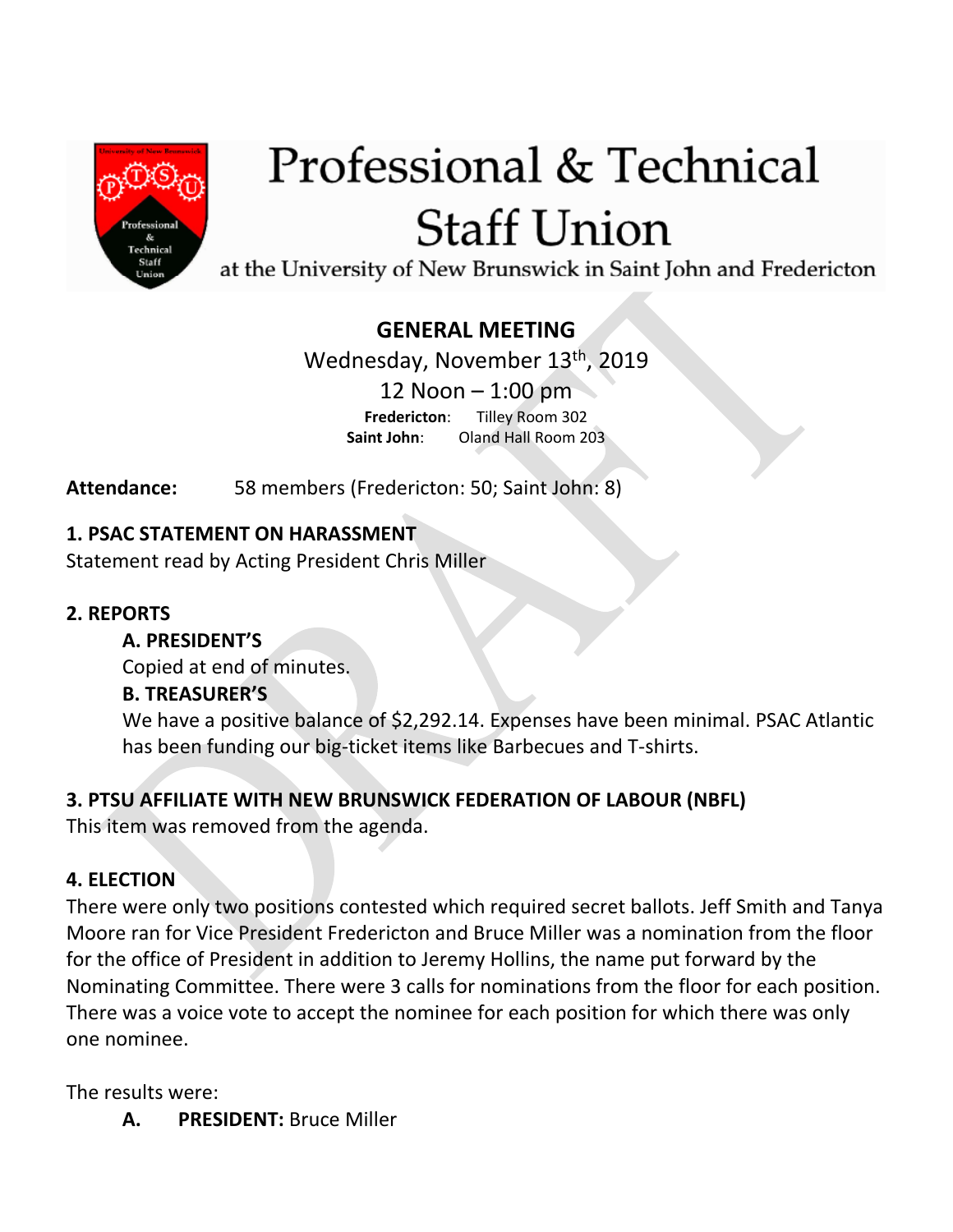- **B. VICE PRESIDENT SAINT JOHN:** Catherine Paulin
- **C. VICE PRESIDENT FREDERICTON:** Tanya Moore
- **D. SECRETARY:** Neil Cole
- **E. TREASURER:** Ed Goodfellow

All are elected for 3-year terms.

By majority vote of hands, a motion to destroy the ballots was passed.

### **5. BARGAINING UPDATE**

Copied below after the President's Report

## **6. NEW BUSINESS**

There were several questions:

a. Are many articles not like those articles in similar collective agreements? Can't we use the wording from there to save time?

Answer: They are similar but significant details are unique to PTSU.

b. When and how will we get an update from this week's conciliation bargaining? Answer: Shortly after the last day (Nov 15<sup>th</sup>) by email and also on the PTSU Web site.

c. How and when will we get details for each of the clauses that are the subject of negotiations so we will be well-informed to decide on whether to support the bargaining team position?

Answer: If you are involved in the Mobilization Committee, you may get more detail. Before there is any vote on a collective agreement, all details of all articles will be available.

d. What is our deadline for having something to vote on?

Answer: For strategic reasons, we can't give an exact deadline, but we are nearing the end. Members need to be visible and support mobilization efforts such as wearing their PTSU T-Shirts on Thursdays and special events. The more they do this, the better negotiations will go.

e. How far back does retroactivity go?

Answer: That is negotiated at the table—it's not automatic.

The Negotiating Team will be comprised of:

- President: Bruce Miller
- The Past President: Chris Miller (no relation)
- VP Saint John: Catherine Paulin
- One Member Services Officer: either John Hayden or Sharon Smith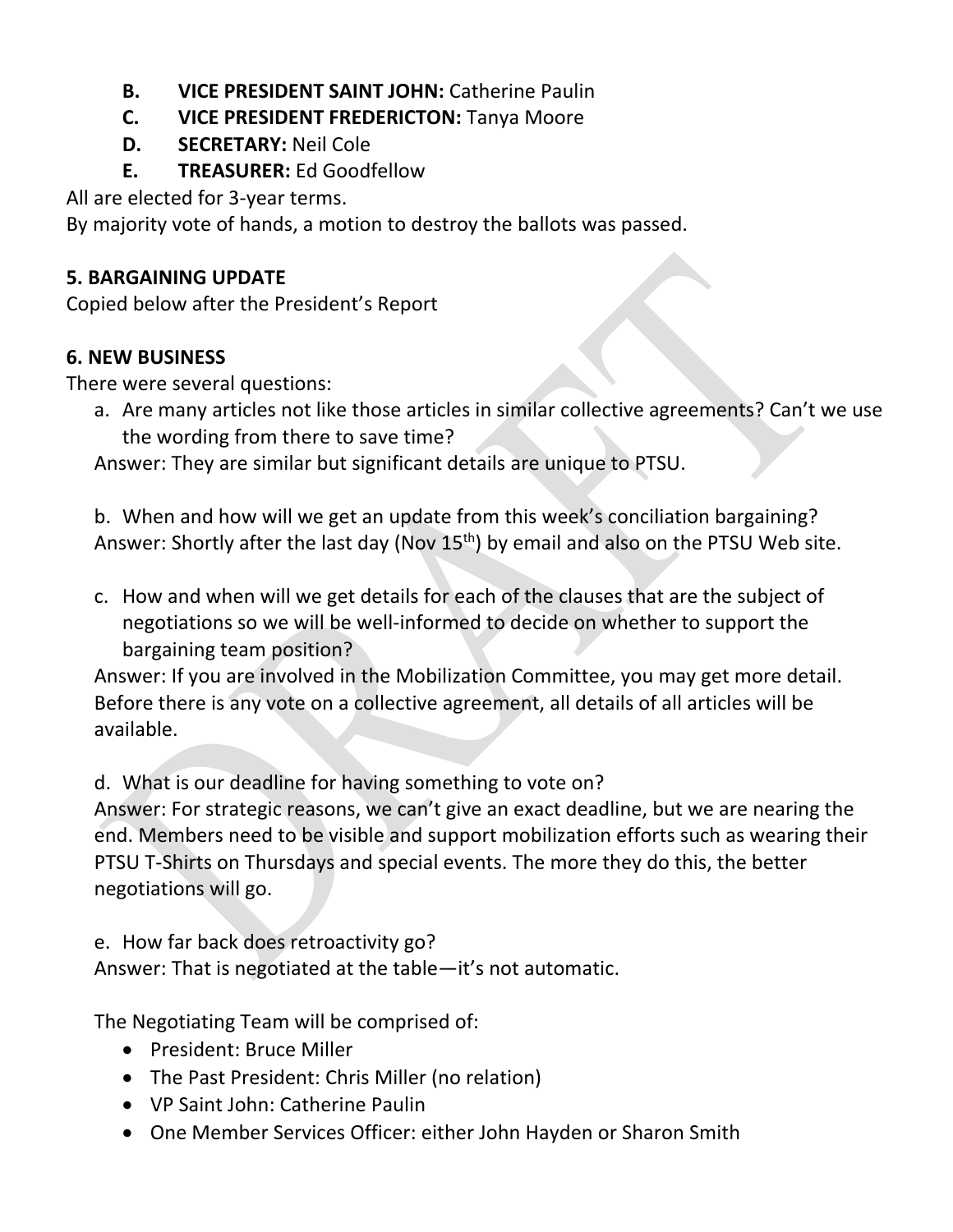There were votes of thanks for the outgoing Executive members.

Many thanks for the excellent job done by the Nominating Committee and to all who ran.

Ed Goodfellow expressed thanks to all who attended at both campuses and reminded us that member involvement is vital to getting a good collective agreement.

#### **7. ADJOURNMENT**

Tanya Moore moved and it was seconded and agreed to by voice vote to adjourn.

# **Presidents Report PTSU Annual General Meeting - Nov. 13, 2019**

This year we continued to collective bargaining and we met with the Employer on 28 days for bargaining. A significant change this year is that our originally PSAC negotiator Larry Gagnon retired and we have a new negotiator John Eustace. This change in negotiators gave us an opportunity to adjust the bargaining process and provide a new perspective. John joined us for meetings in August, September, October and currently this week in November. In our August and September meeting we were able to make great progress in finalizing approximately 16 more articles. Although our meeting in October were not as immediately productive we are hopeful that this week brings more positives. Look for another update from John and the bargaining team at the end of the week.

This summer saw the further development of our Mobilization Committee. They began organizing a weekly walk on Thursdays wearing our PTSU t-shirts. We also had a visit to both campuses by the PSAC national president and vice-president, Chris Aylward and Magali Picard. We will be ramping up more mobilization efforts in the coming weeks, please look for more email communication for ideas and opportunities to become involved.

In closing, on behalf of your Executive and Bargaining Team, I would like to wish all our members a happy and safe holiday season and a very happy and prosperous 2020!

Respectfully submitted, Chris

*Chris Miller Interim-President, Professional and Technical Staff Union (PTSU)*